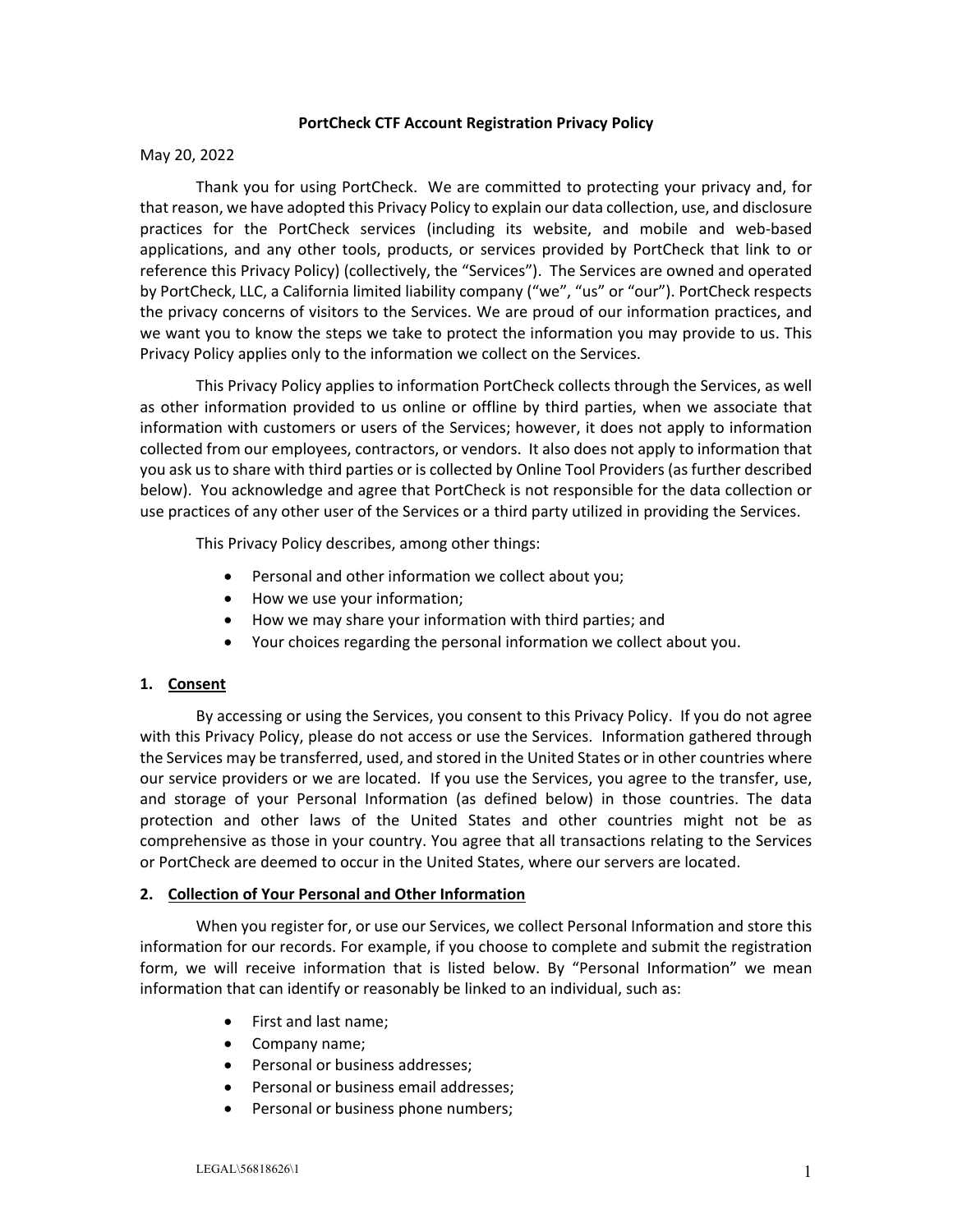- Tokenized payment card information and receipts from our online payment processor; and
- Information contained in any image, photograph or profile you submit to us*.*

Please note that we do not store your credit card information. When you submit your credit card information for payment purposes, it is immediately tokenized and sent to our third party payment service provider. We store only your tokenized payment card information, receipt history, and the corresponding container numbers.

You acknowledge and agree that all information you disclose to us (including your Personal Information) in connection with your use of our Services is owned by the City of Los Angeles, a municipal corporation acting by and through its Board of Harbor Commissioners, and the City of Long Beach, acting by and through its Board of Harbor Commissioners, and you hereby consent to PortCheck's disclosure of your information to the foregoing entities.

You may choose not to provide Personal Information or prevent the Services from accessing certain features of your mobile device, (subject to the controls offered by your mobile device's operating system), but this may prevent you from receiving certain features of the Services.

We also collect non-Personal Information relating to the Services, that is, information that does not personally identify an individual ("Non‐Personal Information"). The Non‐Personal Information we collect includes how you interact with the Services, information generally collected or "logged" by Internet websites or Internet services when accessed or used by users, and information about your web browser or device accessing or using the Services.

Examples of the Non‐Personal Information we collect are:

- The pages of our website that you viewed during a visit;
- The name of the domain and host from which you access the Internet;
- The type of operating system you use (e.g., Windows);
- The type of Internet browser you use (e.g., Safari, Chrome;
- The IP address of your computer;
- The date and time you access the Services;
- What information, content or advertisements you view or interact with using the Services;
- Language preferences;
- The city and state in which you are located (but not your precise geographic location); and
- Unique identifiers that are not connected and cannot reasonably be connected to your identity.

If you submit Personal Information as indicated above, we will link such information to the Non‐Personal Information we automatically collect to try to improve your experience on our Services. We will not use Non‐Personal Information to try to identify you, and if we associate any Non‐Personal Information with information that personally identifies you, then we will treat it as Personal Information. We use Non-Personal Information to analyze trends, administer our Services, and gather broad demographic information for aggregate use. As discussed in more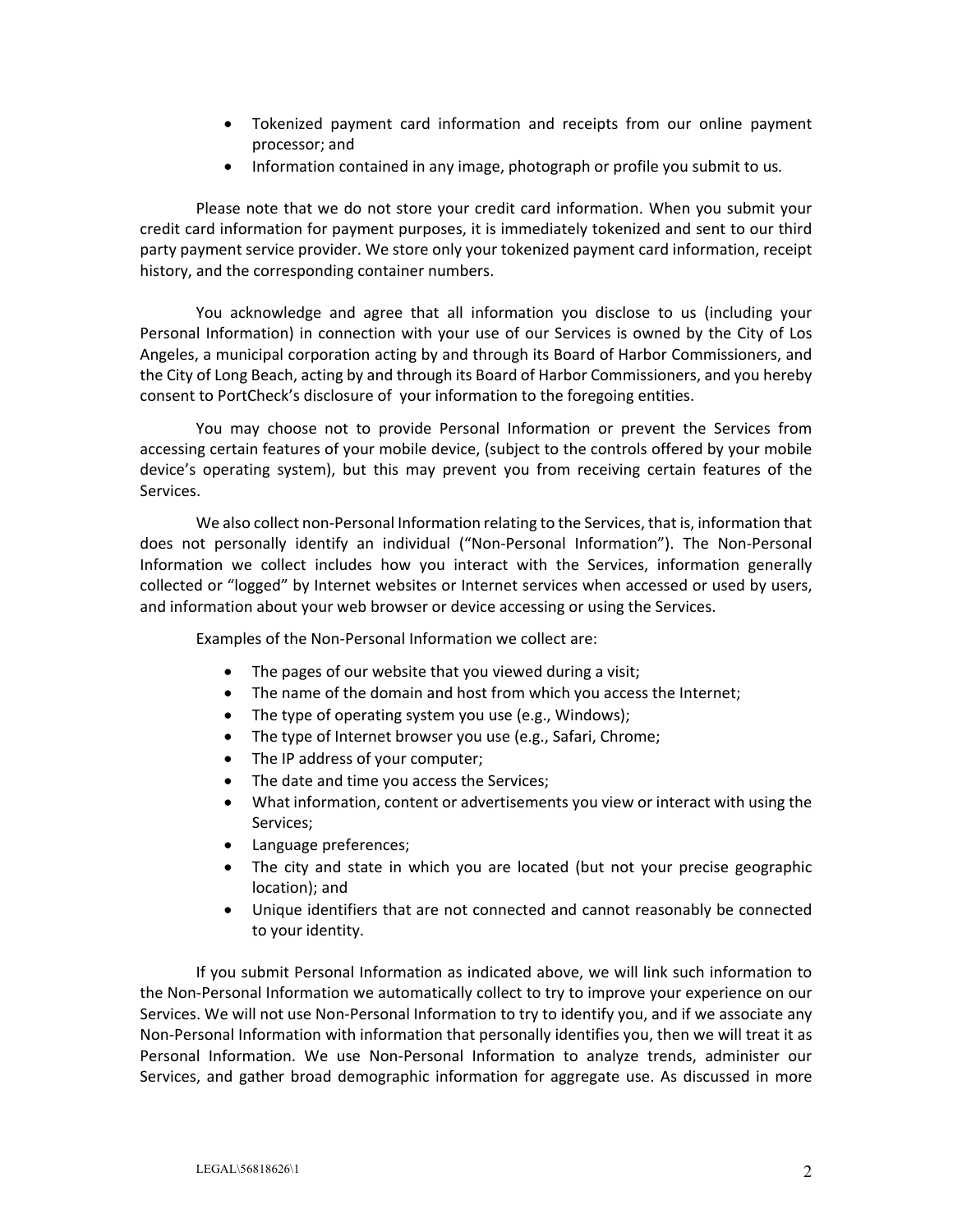detail below, we sometimes use cookies and other automatic information gathering technologies to gather Non‐Personal Information.

Information collected by the Services may be collected by us or one of our Service Providers or Online Tool Providers.

### **3. Use of Your Information**

We may use the information we collect to:

- Assist us in providing, maintaining, and protecting the Services;
- Set up, maintain, and protect accounts to use the Services;
- Improve our online operations;
- Process transactions;
- Provide customer service, which may include accessing and reviewing your account, including claims lists, and payment transaction histories;
- Communicate with you, such as provide you with account‐ or transaction‐related communications, or other newsletters, RSS feeds, and/or other communications relating to the Services and changes to the Services;
- Send notices to you regarding the Services;
- Send customer satisfaction surveys;
- Perform research and analysis aimed at improving our products and services and developing new products or services; and
- Manage and maintain the systems that provide the Services.

If we change the manner we use or retain such Personal Information that you provide to us, we will update this Privacy Policy.

### **4. Disclosure of Your Information**

We may disclose Personal Information to provide the Services, or when you authorize or instruct us to do so, for example when you use the Services to submit content or profile information. We may also disclose Personal Information and Non‐Personal Information to Service Providers as necessary to perform the Services, and where the disclosure is necessary to enable our Service Providers to perform business, professional or technical support for us. By "Service Providers" we mean companies, agents, contractors, service providers, or others engaged to perform functions on our behalf (such as processing of payments, provision of data storage, hosting of and maintaining our website, marketing of our products and services, and conducting audits). When we use a Service Provider, we require that the Service Provider use and disclose the Personal Information and Non‐Personal Information received from us only to provide their services to us or as required by applicable law.

We may also disclose Personal Information and Non‐Personal Information to Online Tool Providers. By "Online Tool Provider" we mean a licensor of software that we include in, or use with, the Services, including an API or SDK, that provides a specialized function or service to us and that requires the transmission of Personal Information and/or Non‐Personal Information to the Online Tool Provider. Online Tool Providers may have the right to use Personal Information and Non‐Personal Information about you for their own business purposes. Use and disclosure of Personal Information and Non‐Personal Information by an Online Tool Provider is described in its privacy policy. See Section 5 below for some of the key Online Tool Providers we use.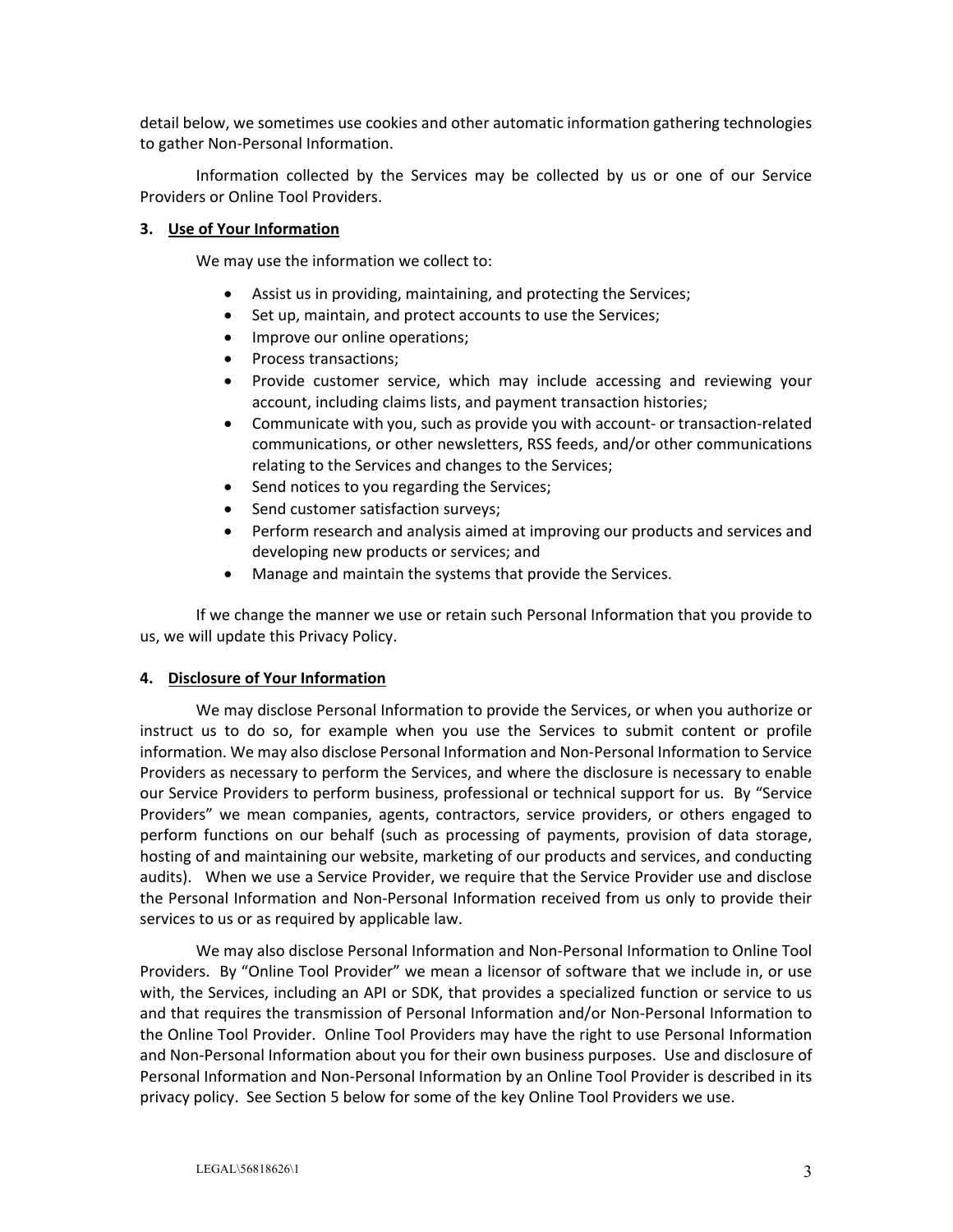We may also disclose your Personal Information to third parties when we believe, in good faith and in our sole discretion, that such disclosure is reasonably necessary to (a) enforce or apply the terms and conditions of the Services, including investigation of potential violations thereof, (b) comply with legal or regulatory requirements or an enforceable governmental request, (c) protect the rights, property or safety of us, our users or other third parties, (d) prevent a crime or protect national security, or (e) detect, prevent or otherwise address fraud, security or technical issues.

We reserve the right to transfer information (including your Personal Information) to a third party in the event of a sale, merger, or transfer of all or substantially all of the assets of our company relating to the Services, or in the unlikely event of a bankruptcy, liquidation, or receivership of our business. We will use commercially reasonable efforts to notify you of such transfer, for example via email or by posting notice on our website.

Lastly, we may also disclose Non‐Personal Information, aggregated with information about our other users, to our clients, business partners, merchants, advertisers, investors, potential buyers and other third parties if we deem such disclosure, in our sole discretion, to have sound business reasons or justifications.

### **5. Cookies and Automatic Information Gathering Technologies**

Every time you use the Services (e.g., access a Service webpage), we collect Personal Information and Non‐Personal Information (discussed above in Section 2) regarding that use. For example, to improve our Services, we collect how, when, and which parts of the Services or its features you use. Also, we may use your device's unique identifier (UDID) or other unique identifiers to assist us in collecting and analyzing this data.

To assist us in collecting and storing this Non-Personal Information, we may employ a variety of technologies, including "Cookies," local browser storage, and "web beacons," "pixels," or "tags." For example, we use cookies to track the total number of visitors to our Web site on an aggregate basis and to track your company's use of the Services. A "Cookie" is a small amount of data a website operator, or a third party whose content is embedded in that website, may store in your web browser and that the website operator or, as applicable, the third party, can access when you visit the website. A web beacon, pixel or tag is a small, usually-transparent image or script placed on a web page that allows the operator of that image or script, which may be the operator of the website you visit or a third party, to read or write a Cookie.

Your operating system and web browser may allow you to erase information stored in Cookies and local browser storage. But if you do so, you may be forced to login to the Services again and you may lose some preferences or settings. You may also be able to set your browser to refuse all website storage or to indicate when it is permitted, but some features of our Services may not function properly without it. We may use Cookies to keep you logged in, save your preferences for the Services, and to collect information about how you use our Services.

An Online Tool Provider may collect information automatically, in which case Personal Information and Non‐Personal Information it receives are subject to the Online Tool Provider's privacy policy. Some Online Tool Providers may allow you to opt out of certain collection and/or uses of your information. You can read more here about Google Analytics at https://analytics.google.com/analytics/web/provision/#/provision.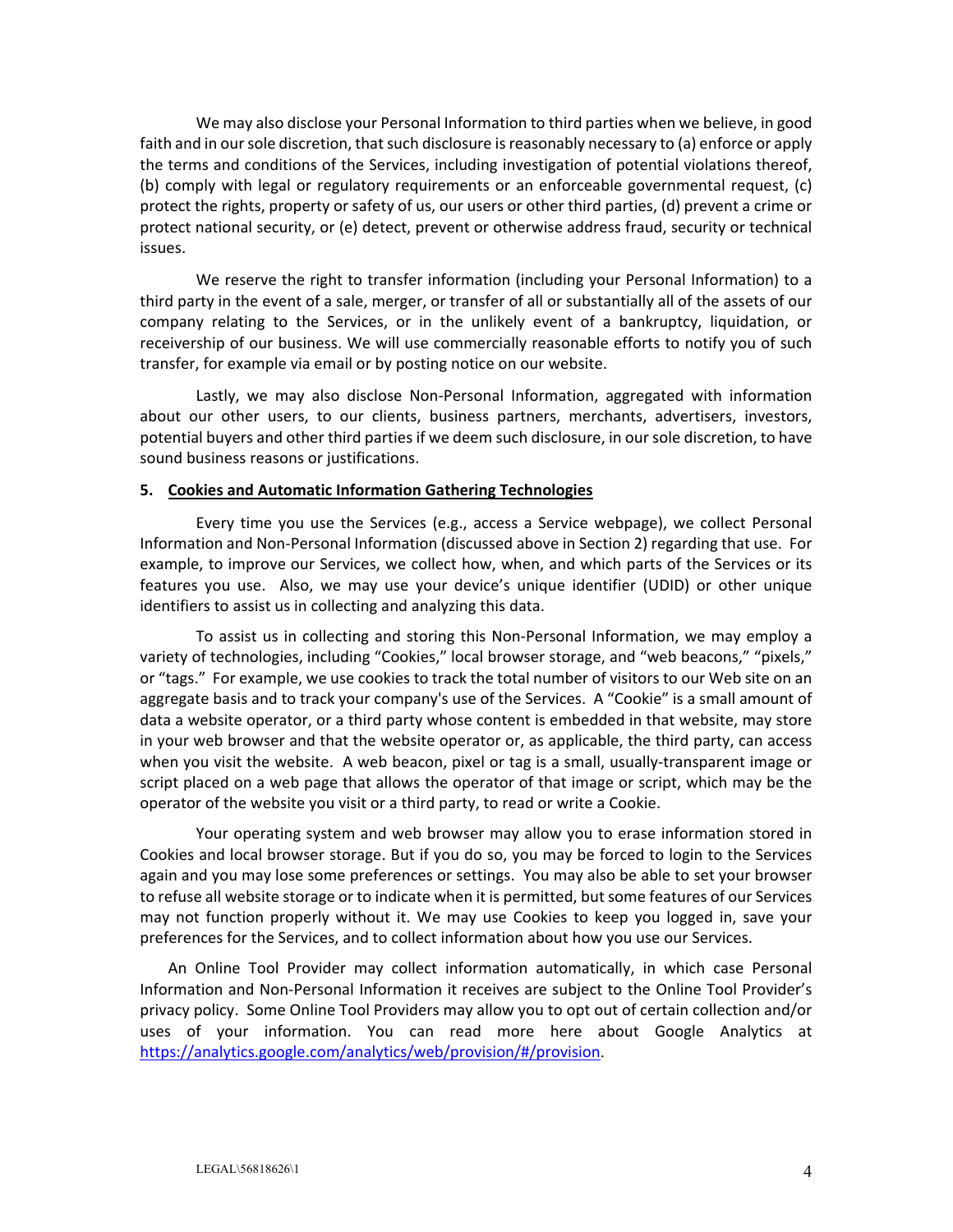#### **6. Transparency and Choice; Do Not Track Signals**

You may request access to your Personal Information by sending an email to questions@PortCheck.org. We will try to locate and provide you with your Personal Information and give you the opportunity to correct this data, if it is inaccurate, or to delete it, at your request. But, in either case, we may need to retain it for legal reasons or for legitimate business purposes. You may also remove any content that you post to the Services using the deletion or removal options within the Service. However, we (and you) are not able to control information that you have already shared with other users or made available to third parties through the Services.

If you need further assistance with removing any content you posted through the Services, you can email us at questions@PortCheck.org. Removal of your posted content may not ensure complete or comprehensive removal from our computer systems.

We ask individual users to identify themselves and the information requested to be accessed, corrected, or removed before processing such requests, and we may decline to process requests that are unreasonably repetitive or systematic, require disproportionate technical effort, jeopardize the privacy of others, would be extremely impractical (for instance, requests concerning information residing on backups), or relate to information that is not associated with your Personal Information. In any case, where we provide information access and correction, we perform this service free of charge, except if doing so would require a disproportionate effort.

Please be aware that if you ask us to delete your Personal Information, you may not be able to continue to use the Services. Also, even if you request that we delete your Personal Information, we may need to retain certain information for a limited period of time to satisfy our legal, audit and/or dispute resolution requirements.

We may use third-party service providers that collect information for interest-based advertising purposes (advertisements that are tailored to your likely interests, based on categories in which you have shown an interest). To learn more about these third parties and the choices they offer users, please visit the Network Advertising Initiative's choices page, www.networkadvertising.org or the Digital Advertising Alliance's choices page, www.aboutads.info/choices. If you are reading this Privacy Policy from a mobile device, you can learn more about the DAA's mobile choices program at www.aboutads.info/appchoices.

We support the development and implementation of a standard "do not track" browser feature that provides customers with control over the collection and use of information about their web‐browsing activities. Once a standardized "do not track" feature is released, we intend to adhere to the browser settings accordingly.

You can opt out of receiving marketing e-mails from us by clicking on the "unsubscribe" link in the e-mails. Please note that it may take up to ten (10) business days for your opt-out request to be processed. Also, even if you opt out of marketing e-mails, we may continue to send you certain account‐related e‐mails, such as notices about your account and confirmations of transactions you have requested.

### **7. Residents of California, Nevada, or Canada**

### Residents of California

You may have heard of the California Consumer Privacy Act of 2018 and the California Privacy Rights Act of 2020 (together, the "California Privacy Laws"), which provide certain rights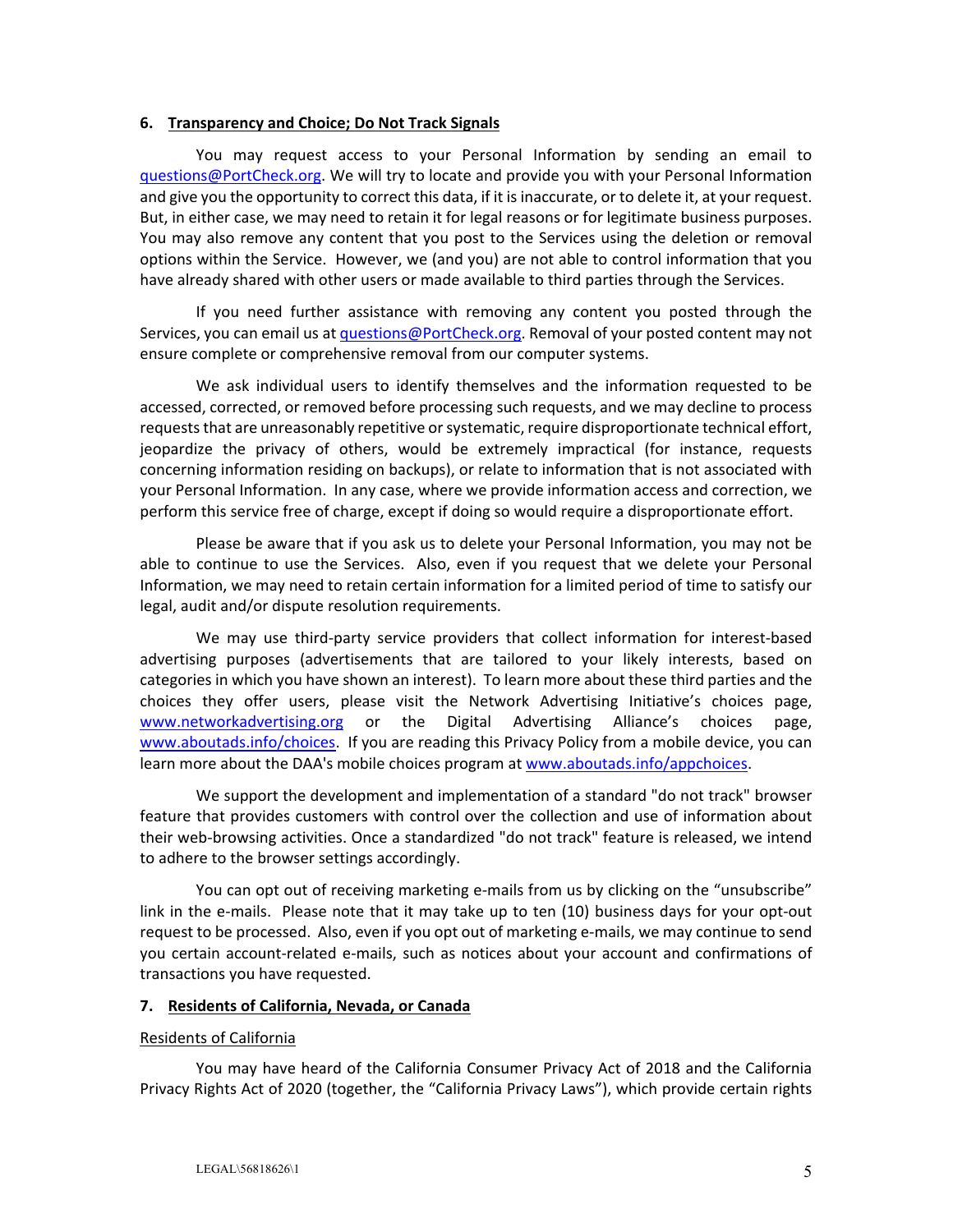to California residents in connection with their Personal Information. PortCheck complies with the obligations of a "service provider" under the California Privacy Laws, and PortCheck does not "sell" the information of California residents within the meaning of the California Privacy Laws. If you are a California Consumer and have any questions about our privacy practices or how we collect, use and disclose your personal information, please email us at questions@PortCheck.org.

### Residents of Canada

If you have an objection to the use of your Personal Information as described in this Privacy Policy, you may file a complaint by sending an email to questions@PortCheck.org. We will attempt to accommodate your objection or complaint, but you understand that, to the extent you object to our processing of Personal Information that is necessary for us to provide the Services to you, certain features and functionalities of the Services may no longer be available to you. Nothing in this Privacy Policy prejudices your rights to file a complaint with the Office of the Privacy Commissioner of Canada, and/or with any other applicable data protection authorities.

### Residents of Nevada

We do not sell your Personal Information. However, you may contact us at questions@PortCheck.org with questions.

# **8. Children**

The Services are not intended for users under 18 years of age. We do not knowingly collect Personal Information from users under 18 years of age. We do not authorize users under 18 years of age to use the Services. If you are the parent or guardian and have learned or suspect that your child under the age of 18 has provided us with Personal Information, please contact at questions@PortCheck.org and provide us with the name and email address that was used and we will promptly delete such information.

# **9. Information Security**

We utilize reasonable information security measures to safeguard your Personal Information against unauthorized access, modification, or destruction. For example, we utilize Secure Socket Layer (SSL), Transport Layer Security (TLS), or similar encryption technology when sensitive data is transmitted over the Internet and when you submit information on our "Clean Truck Fund Rate Payment page, and use firewalls to help prevent external access into our network. However, no data transmission over the Internet and no method of data storage can be guaranteed to be 100% secure. Therefore, while we strive to use commercially acceptable means to protect your Personal Information, we cannot guarantee its security.

We restrict access to Personal Information in our possession to our employees, Service Providers, and Online Tool Providers who need to know that information in order to operate, develop, improve or support our Services. If we share Personal Information with Service Providers or Online Tool Providers, we require that they also use reasonable information security measures to safeguard your Personal Information, comply with any applicable laws or regulations with respect to information security.

# **10. Third Party Websites**

Please note that the Services may link or integrate with third‐party sites, services or apps. We are not responsible for the privacy or security policies or practices or the content of such third